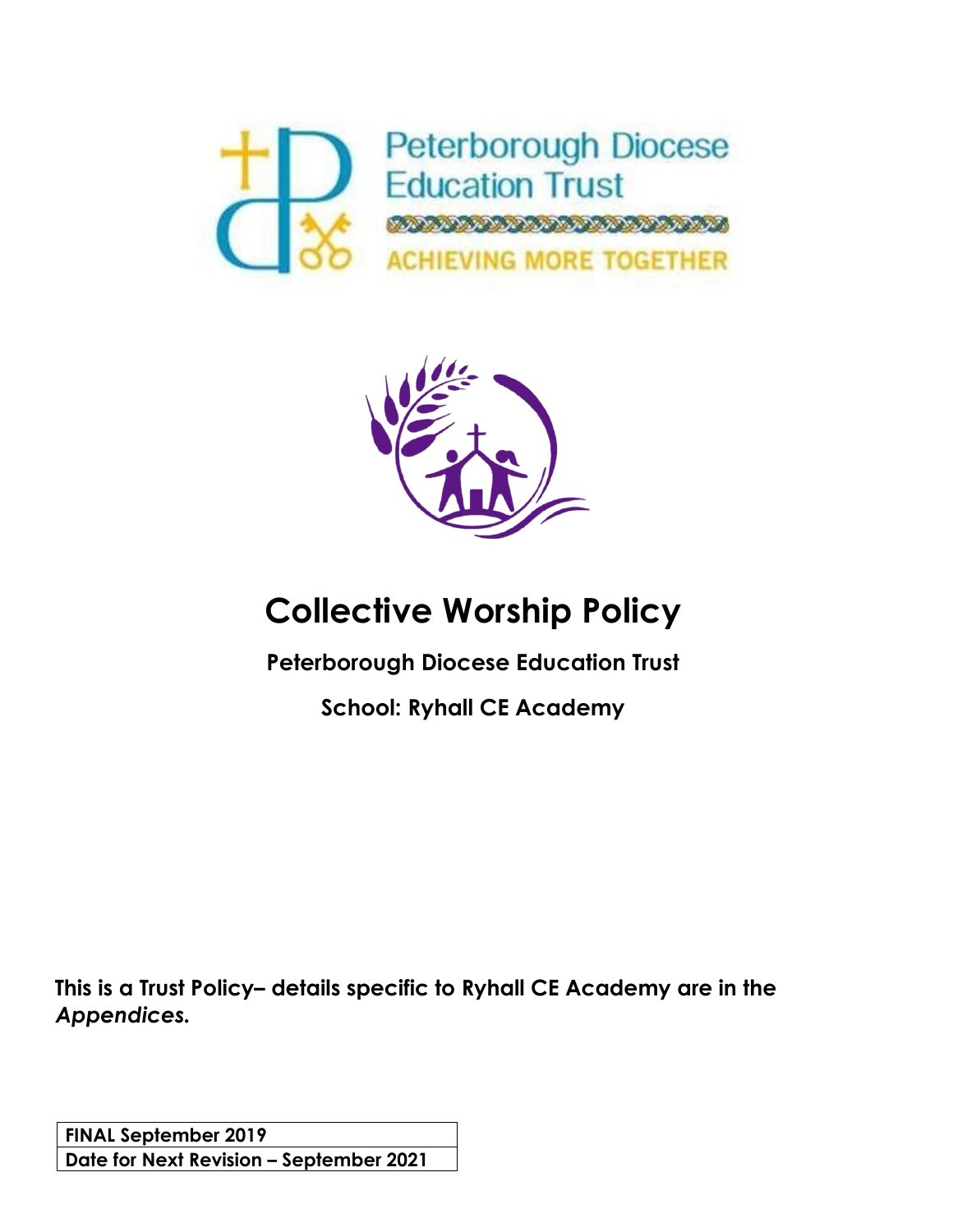# **Collective Worship Policy**

### *"Working together for each child to realise their God-given potential to flourish"*

### **1. Rationale**

The Trust understands worship to be a special act or occasion, the purpose of which is to show reverence to God. Collective Worship involves pupils and staff coming together and participating in a daily gathering. In line with the 1988 Education Reform Act which states that Collective Worship should be "wholly or broadly of a Christian character", Collective Worship in our academies is based on the teachings of Christ and traditions of the Christian Church. However, we aim to conduct our Collective Worship in a manner that is sensitive to the individual faith and beliefs of all members of the academy.

Collective Worship contributes significantly to the ethos of the Trust and it is our aim that it is a special time when the academy community can:

- Share common aims and values;
- Celebrate achievement and special times;
- Explore together the world in which we live;
- Develop a community spirit.

### **2. Aims for Collective Worship**

The aims and purpose of Collective Worship are:

- To provide an opportunity for the pupils and academy community to worship God;
- To enable the pupils and academy community to consider spiritual and moral issues;
- To enable the pupils and adults to explore their own beliefs;
- To encourage participation and response;
- To develop in pupils a sense of community spirit;
- To promote a common ethos with shared values and to reinforce positive attitudes;
- To introduce different ways of worshipping.

For further details of an individual academy's aims and purpose of Collective Worship – see *Appendix 1.*

### **3. Practicalities of Organisation**

Our academies hold a daily act of Collective Worship.

For academy specific details – see *Appendix 1.*

### **4. Content**

A plan of themes is produced annually reflecting the values each academy has chosen.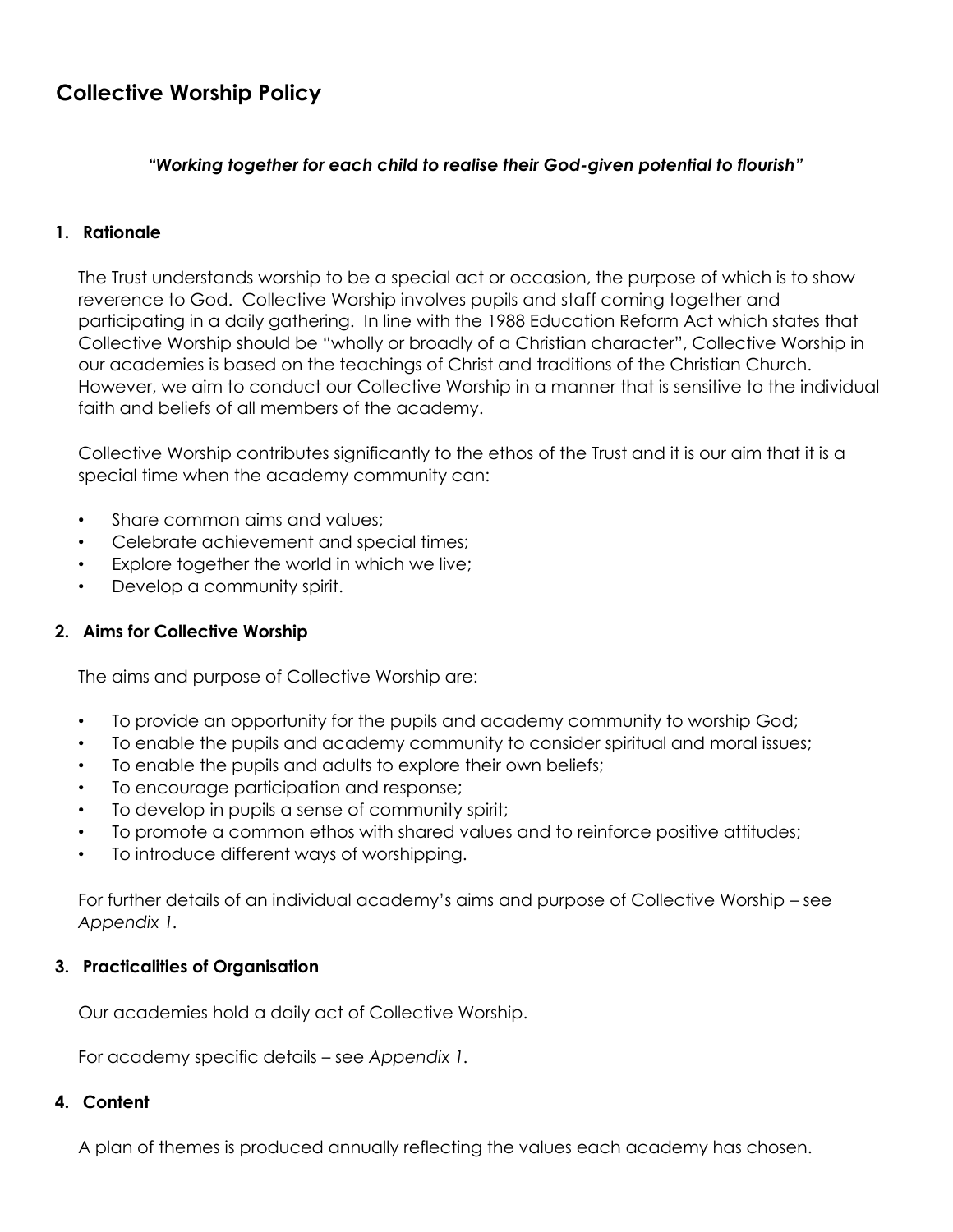These are, for example: Thankfulness, Respect, Courage, Forgiveness, Perseverance, Trust, Compassion, Generosity, Hope, Justice, Truth and Acceptance. Our academies also consider and reflect on the festivals and special times of the Christian calendar.

For academy specific details – see *Appendix 1.* 

# **5. Resources**

For details of resources individual academies use – see *Appendix 1.* 

### **6. Evaluation, Monitoring and Review**

It is the role of the Academy Governance Committee (AGC) to monitor the policy and practice of Collective Worship. As part of this, pupil interviews are carried out / pupil evaluation forms are reviewed.

Any academy specific details in relation to evaluation, monitoring and review are set out in *Appendix 1.* 

### **7. Right of Withdrawal**

As our academies are Church academies, we expect all pupils to attend Collective Worship, and we discuss this with parents/carers at the time of admission. However, any parent/carer can request permission for their child to be excused from attending religious worship and the academy will make alternative arrangements for the supervision of the pupil during the period concerned. Parents / carers do not have to explain or give reasons for this. This complies with current legislation. The Headteacher keeps a record of any pupils who are withdrawn from Collective Worship.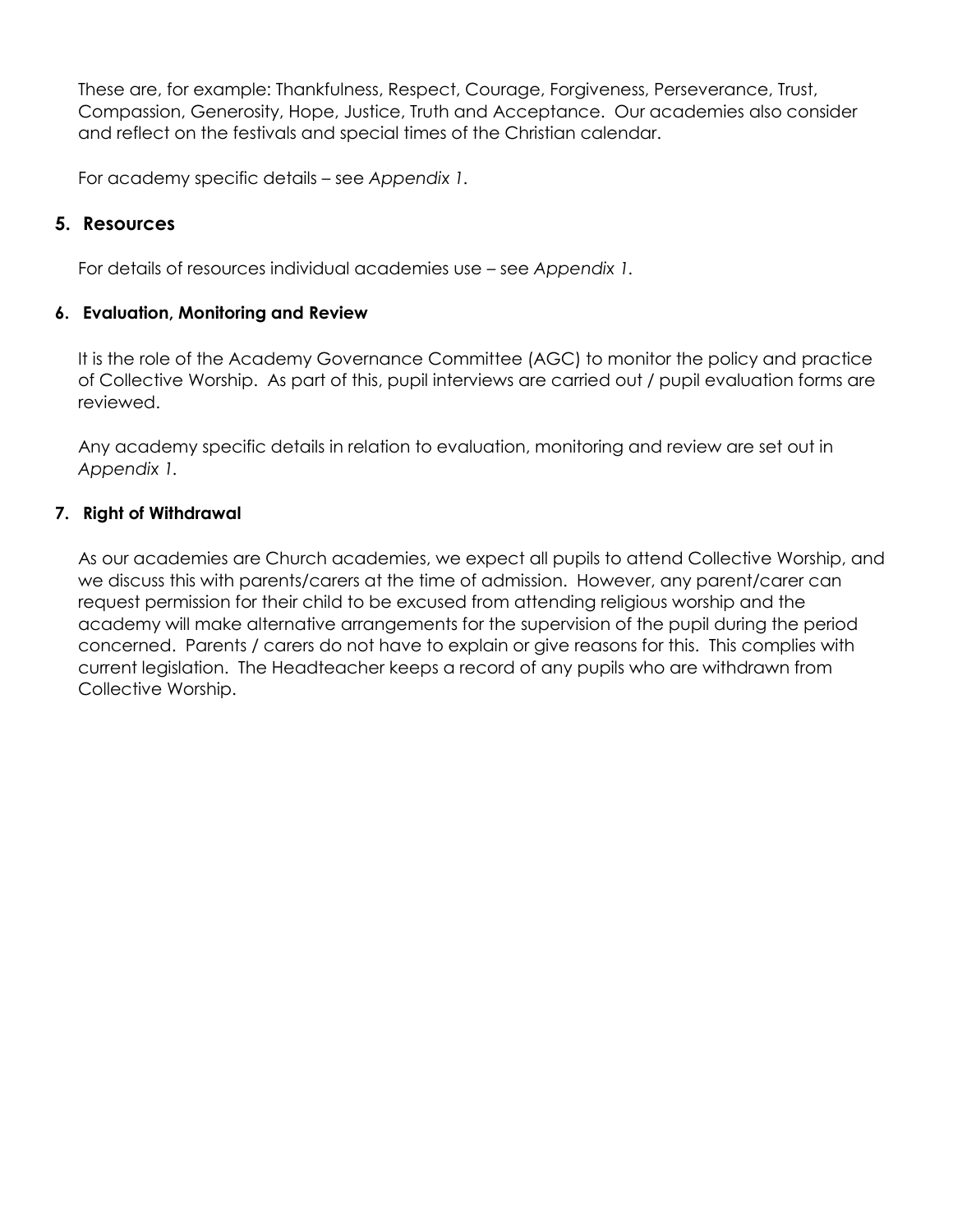# *Appendix 1*

# **Academy specific details**

# **Name of Academy: Ryhall CE Academy**

# **1. Our Vision:**

Ryhall CE Academy will provide the best learning environment that embraces excellence and academic rigour. Set within a framework of spiritual, intellectual, physical, emotional, moral, social and cultural development, we aim to:

- ignite a passion for life-long learning;
- develop great thinkers who embrace challenge;
- promote curiosity, enthusiasm, independence, self-belief and confidence.

inspiring and preparing every child to live 'life in all its fullness'. *(John 10:10)*

### **2. Aims for Collective Worship**

In addition to the aims already stated, at Ryhall CE Academy Collective Worship is at the heart of our life and work. We provide an opportunity for pupils and staff to worship in both contemporary & traditional Christian styles, which are consistent with the beliefs and practices of the Church of England.

### **3. Practicalities of Organisation**

Our daily act of Collective Worship forms part of each afternoon assembly. The format for these is agreed annually and an example is in Appendix 2.

We conduct Collective Worship in a dignified and respectful way. We tell pupils that worship time is special thinking time for calm reflection. We regard it as a special time and expect them to behave in an appropriate way. We ask them to be quiet and thoughtful and to listen carefully to the teaching. We invite them to participate during, as well as in prayer and song. We create an appropriate atmosphere by using music, a cross and candle that acts as a focal point for the attention of the pupils.

The Headteacher, Assistant Headteacher and other members of staff conduct Collective Worship but usually on Thursdays, the vicar of the St.John's Church, Ryhall leads the session. This brings greater variety to our worship times and strengthens links between the Academy and the local church. Parents / carers are invited to Monday Collective Worship and other special services, e.g. at Christmas, Easter and the end of the academic year. This promotes the community spirit of the Academy. We welcome governors' attendance at our Collective Worship at any time.

Other opportunities for prayer and reflection are given at the start and end of the day, just before lunch and upon request of any pupil or member of staff all are invited to join.

Worship opportunities are also offered to staff, children and their families as we attend services (e.g. Christingle, Remembrance and end of year services in St. John's Church, Ryhall).

### **4. Content**

A daily record is kept of all acts of worship, recording themes covered and songs / music used.

We also hold Collective Worship that reflects the achievements and learning of the pupils. We encourage the pupils to participate in Collective Worship by showing their work to others and sharing issues that they have discussed in their classes. Collective Worship offers an opportunity to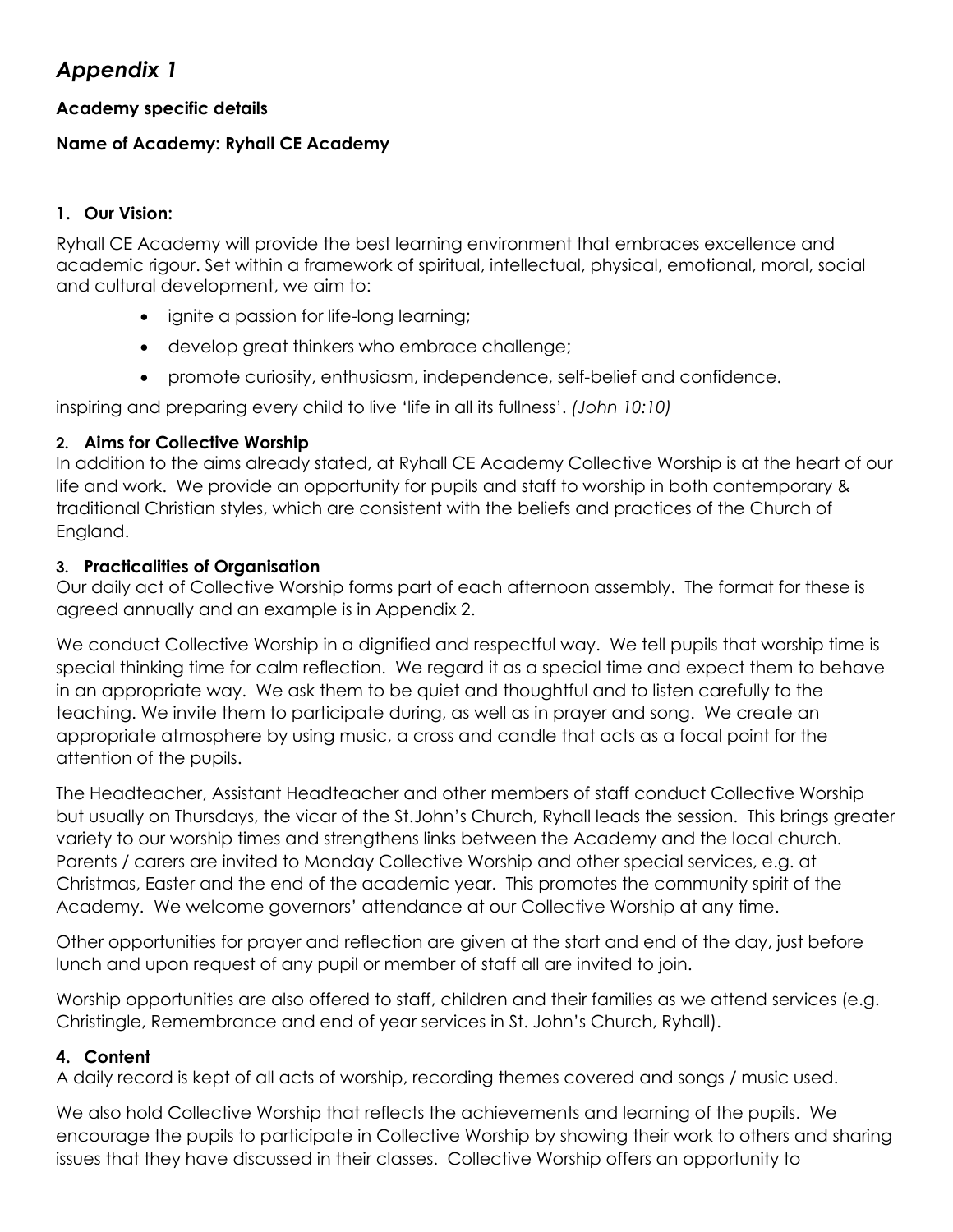acknowledge and reward pupils for their achievements both in and out of the Academy. They play an important part in promoting the ethos of the Academy, which is that all pupils are valued and all achievements recognised.

### **5. Resources**

Roots to Fruit is used as the regular source of Bible material to share with pupils and is kept centrally in the staff resource area. Song/Hymn words and PowerPoints are kept electronically on the staff drive.

Useful websites to be used include:

[www.worshipworkshop.co.uk](http://www.worshipworkshop.co.uk/) [www.barnabasinschools.org.uk](http://www.barnabasinschools.org.uk/) [www.imaginor.co.uk](http://www.imaginor.co.uk/) [www.assemblies.org.uk/](http://www.assemblies.org.uk/)

# **6.** Monitoring and Evaluation

A file is kept to record the current theme, song/hymn sung, prayer and reflection focus and an evaluation by a range of children. More detailed evaluations are conducted by the CW Lead.

The Ethos Lead observes and monitors CW. The Church Governors visit regularly and join in with CW, church services and school celebrations (such as the Christmas Nativity). The Governors also monitor CW and assess impact by talking to children and staff. Notes of all visits, observations and meetings are kept on file and discussed at Ethos Committee meetings.

The Church Governors regularly report back to the full Academy Governance Committee (AGC), focussing on outcomes, evaluation of visits and dated action points for the future to further develop this daily experience.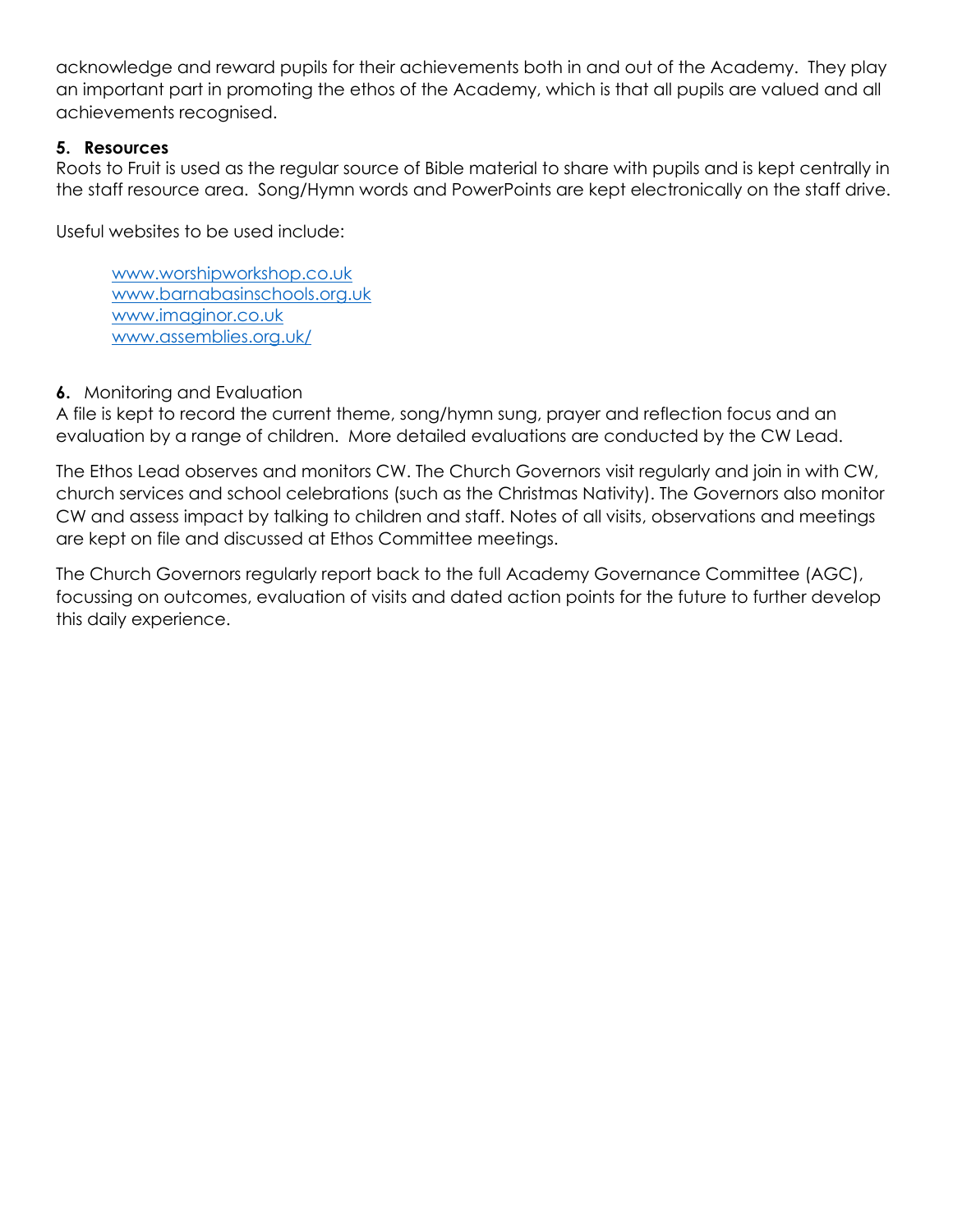# *Appendix 2*

**Collective Worship**: CW takes place daily between 3.00-3.15pm (except for in-class worship on a Tuesday which will be identified on individual teacher's planning).

All staff leading collective worship will greet children using the same greeting (with signing as shown):



Collective worship and assembly are distinct activities. Although they may take place as part of the same gathering, the difference between the two should be clear: it is clear that an assembly is a time for notices, matters of discipline or when visitors come in to give a talk or presentation (e.g. charities, an author for book week etc.) or when pupils present their curriculum work to the rest of the school. It is agreed that this is very different to the structure and atmosphere required for acts of worship.

The following are examples (to support staff) of how to demonstrate the transition between collective worship and assembly:

- Share notices at the beginning, not the end, so collective worship does not become muddled with matters of discipline or negative messages that might distract from the positive messages given at the end of the act of worship
- Light the candle and say the liturgical greeting for the day after any notices have been given
- Be explicit about the transition e.g. 'we are lighting our worship candle because our act of worship has begun'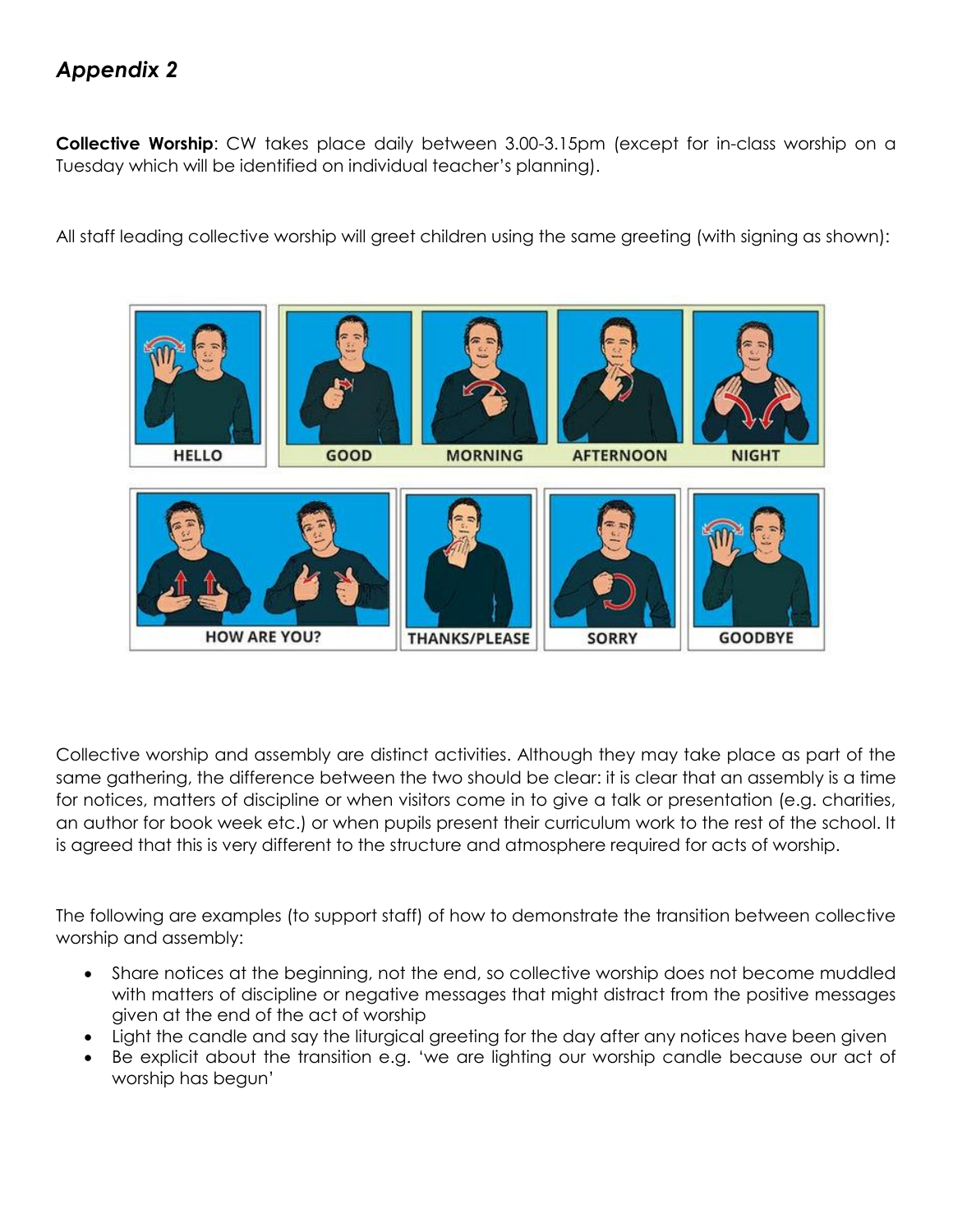Collective worship gives the whole school community the opportunity to:

- Engage in an act of community
- Express praise and thanksgiving to God
- Reflect on the character of God and on the teachings of Christ through Biblical texts
- Affirm Christian values and attitudes
- Celebrate special times in the Christian calendar
- Experience and respond to Anglican traditions and practices
- Explore the big questions of life and respond to national events
- Foster respect and deepen spiritual awareness
- Be still and reflect
- Share each other's joys and challenges

Collective Worship will be planned initially by Claire Hicks as Ethos Lead. It is up to staff and children to plan appropriately for their Collective Worship according to the given focus. Collective worship should be '**INCLUSIVE, INVITATIONAL & INSPIRING'** and be Christian based worship.

Collective Worship Outline:

- Year 6 pupils directed to prepare:
	- o Correct coloured cloth on table table brought directly in front of children
	- o 3 candles (triangular formation)
	- o A copy of The Bible
	- o Any objects/props required for the CW
- Entrance/Exit music/powerpoint/video should be appropriate to the theme
- Lighting of the three candles (battery operate candle) in a triangular form or flickering 3 candles Powerpoint
	- o Leader: 'Peace be with you'
	- o Response from children/staff: 'And also with you.'
- Children should arrive silently; prior to entering remind the children of the purpose of collective worship, the need for reflection, stillness and quiet.
- Use this as an opportunity to check uniform all shirts/t-shirts tucked in.
- One member of staff per class should attend all assemblies.
- End of assembly prayer/opportunity for reflection. This should be invitational and should be preceded with something similar to:

*'We're going to take this opportunity to reflect on today's Collective Worship. You might like to join me in joining in putting hands together, bowing our heads and offering our thoughts and prayers to God or simply be still and in the quiet think of …..'*

- o A prepared prayer may be read by a child or the adult leading the assembly or you may ask the children to share their offerings to join as a prayer.
- The candles should be put out to show that worship has ended, with a continued opportunity to be still.